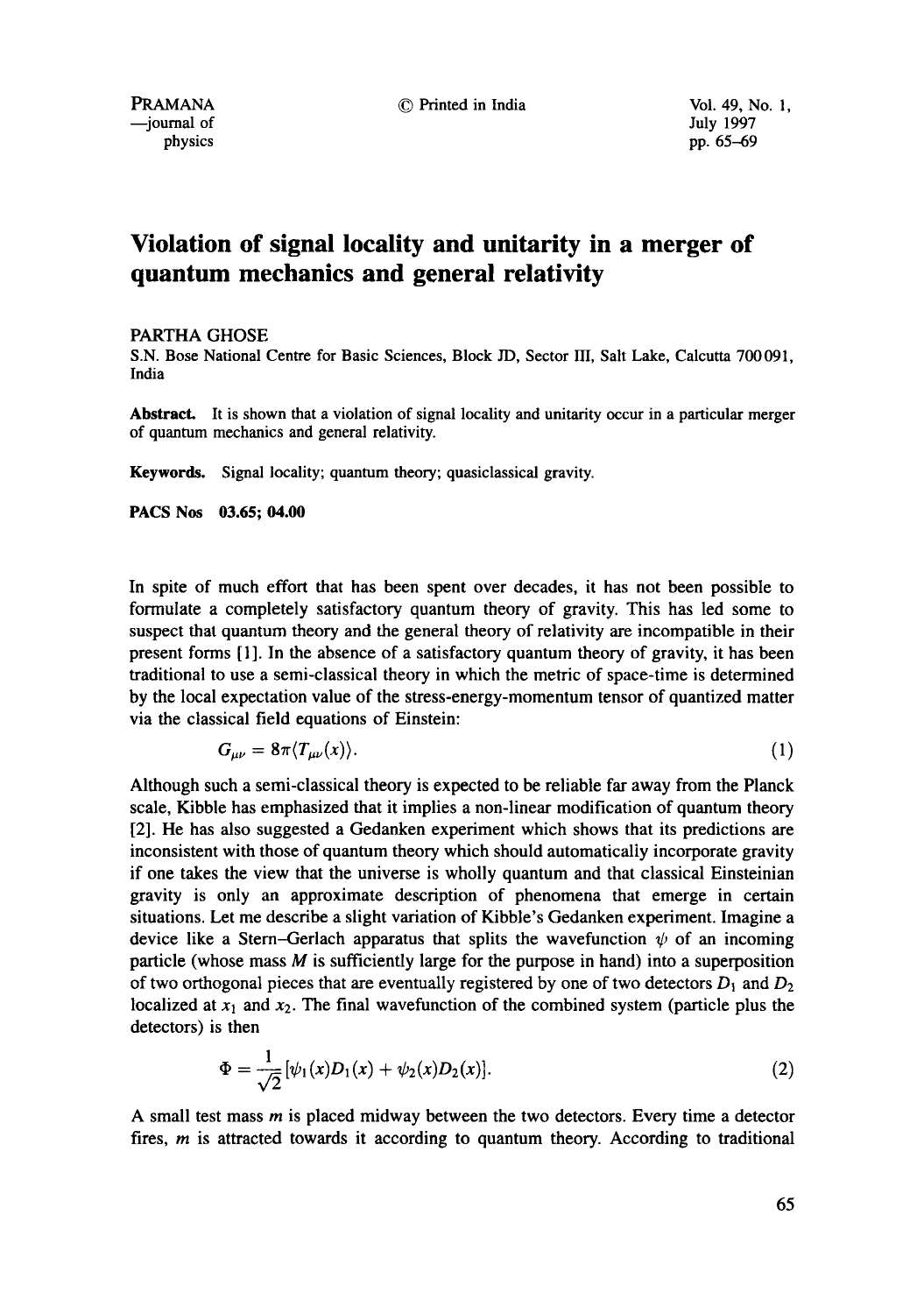semi-classical theory, however, the metric due to the particle wavefunction  $\psi$  would be determined by

$$
\frac{1}{2}\left\langle T_{\mu\nu}(x_1)\right\rangle + \left\langle T_{\mu\nu}(x_2)\right\rangle \tag{3}
$$

which does not change when a detector fires, and so  $m$  does not move at all.

Recently a proposal has been made [3] for a quasiclassical theory of gravity in which one has to solve the coupled equations

$$
G_{\mu\nu} = 8\pi T_{\mu\nu}(\psi), \quad T^{\mu\nu}_{:\nu} = 0,\tag{4}
$$

$$
i\hbar \partial_{;i}\psi = H(-i\hbar \partial_{;x})\psi,\tag{5}
$$

where the metric is supposed to be quasiclassical and the matter part first quantized. The key feature is that the classical variables become correlated to the state of the quantum variables. If the quantum state is a superposition of different states, the classical variables need not have a definite value but may take a distribution of values depending on the quantum state. Effectively, the quantum variables act like a source of noise on the classical evolution. These variables are then not entirely classicgd in nature but may more properly be called *quasiclassical.* In contrast to the traditional semi-classical approach (eq. (1)), this approach maintains the linearity of quantum mechanics through the coupled equations (4) and (5) while allowing the values of the quasiclassical variables to depend on the quantum state. This provides a means of computing the backreaction that quantum variables have on the evolution of classical variables without having to make a full semiclassical analysis. If this approach extends to quantum field theory, it has potentially far reaching consequences. By keeping the gravitational field quasiclassical, it reopens the debate on the necessity to quantize gravity [4]. Alternatively, when viewed as an approximation to a fully quantized theory of gravity far away from the Planck scale, it improves on conventional quantum field theory in curved space-time by taking into account the backreaction of quantized matter fields on the classical space-time background. Such effects are expected to be crucial for a complete understanding of information loss in black hole evaporation [5].

The consistency of this approach with linear quantum mechanics can be checked in the case of Kibble's Gedanken experiment discussed above. Since the metric due to the matter wavefunction  $\Phi$  is determined in this approach by

$$
\frac{1}{2}[T_{\mu\nu}(x_1)|D_1|^2 + T_{\mu\nu}(x_2)|D_2|^2] \tag{6}
$$

rather than by (3), each time a detector fires,  $\Phi$  'collapses' to only one of the terms in (2), and so the mass  *moves. This is a general consequence of the formalism of quantum* mechanics and is independent of interpretations. For example, even the many-worlds interpretation in which there is no collapse in the universe as a whole would imply this for every branch into which the universe splits. This means that the metric changes each time a detector fires, and m is attracted towards it, which is consistent with quantum theory.

The question arises as to whether consistency with linear quantum mechanics can be demonstrated most generally. I will now show that there is at least one case in which an inconsistency arises. This happens because of collapse-induced non-locality. Although quantum mechanics implies Bell-type non-locality through non-local quantum correlations that cannot be reproduced in any local hidden variable theory, it is consistent with

#### *Pramana - J. Phys.,* Voi. 49, No. 1, July 1997

66

Special **Issue: Conference on Fundamentals of Physics & Astrophysics**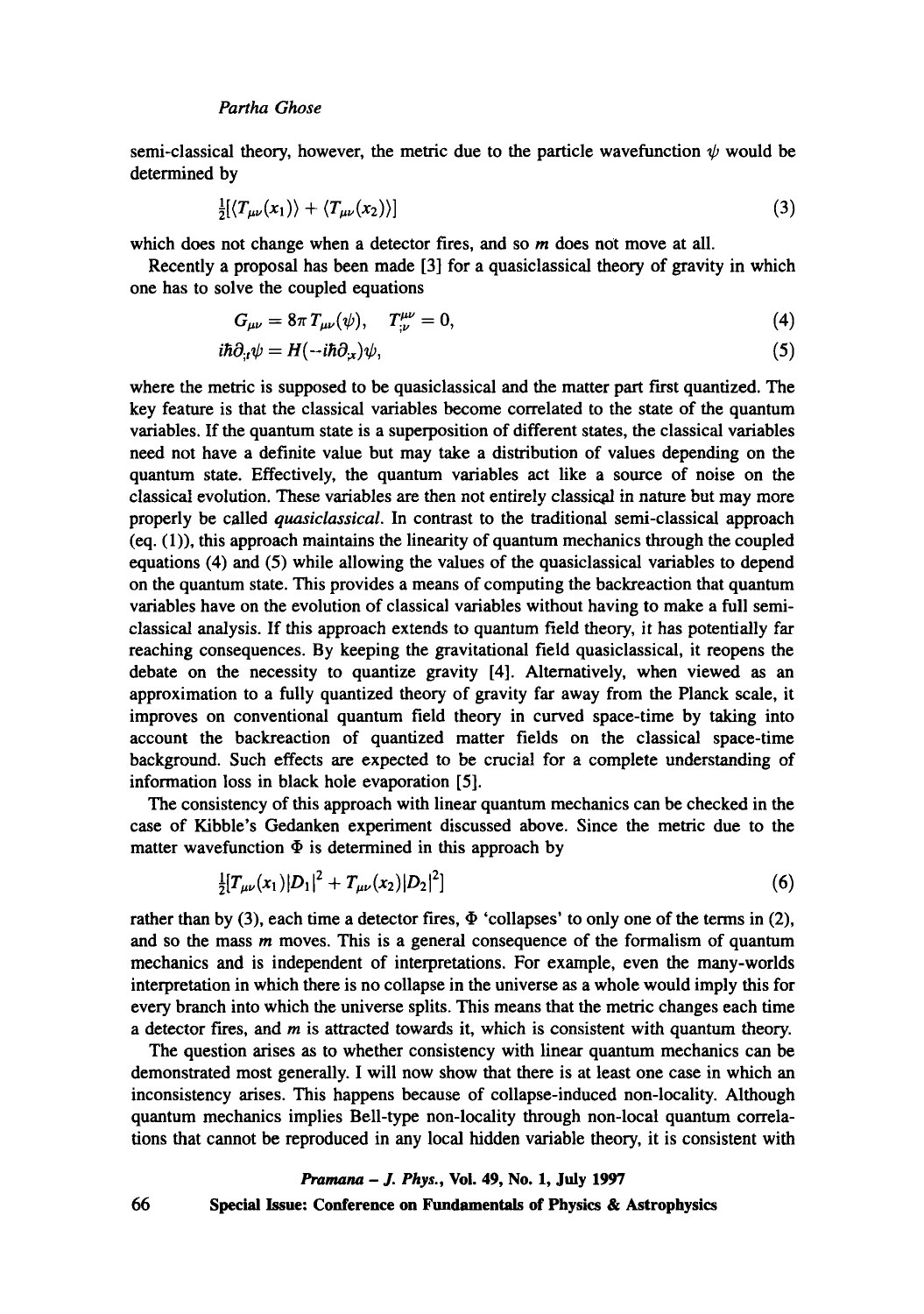#### *Violation of signal locality*

*signal locality,* i.e., the prohibition of superluminal signals at the statistical level, even though the notion of wavefunction collapse as an actual physical transition from a pure to a mixed state implies non-local influences at the level of individual events [6]. In a realist interpretation of these events such non-local influences constitute a definite violation of the principle of relativity.

Consider the two-particle position and momentum correlated entangled state

$$
|\psi\rangle = \frac{1}{\sqrt{2}}[|A\rangle|B\rangle\delta^{(3)}(x_A - x_B - d(t)) + |A'\rangle|B'\rangle\delta^{(3)}(x_{A'} - x_{B'} - d(t))], \quad (7)
$$

where  $|A\rangle$  and  $|A'\rangle$  are two possible orthogonal position eigenstates of particle A moving to the left (say) of the source, and  $|B\rangle$  and  $|B'\rangle$  are the corresponding correlated position eigenstates of particle B moving to the right;  $d(t)$  is the distance between the particles at the time t determined by their relative velocity. The density operator  $\rho = |\psi\rangle \langle \psi|$  is nondiagonal, and one can calculate the reduced density operator of one of the particles (A or B) by tracing over the states of the other. For example,

$$
\rho_B = \text{Tr}_A \rho = |B\rangle\langle B| + |B'\rangle\langle B'|, \quad \text{Tr}\rho_B = 1. \tag{8}
$$

It is the orthogonality of the two possible states  $|A\rangle$  and  $|A'\rangle$  that results in  $\rho_B$  being diagonal. This implies that effectively  $\rho_B$  describes an incoherent mixture of  $|B\rangle$  and  $|B'\rangle$ , and that these do not interfere with each other even though the two-particle state  $|\psi\rangle$ remains entangled. This is because when the system is prepared in the state  $|\psi\rangle$ , one could determine which path particle  $B$  takes by placing detectors in the beams  $A$  and  $A'$ , and this determination does not disturb particle  $B$  in any mechanical sense, as emphasized by Einstein, Podolsky and Rosen.

According to Feynman [7], 'if an experiment is performed which is capable of determining whether one or another alternative is actually taken, the probability of the **event** is the sum of the probabilities for each alternative. The interference is lost'. This rule can be extended in the spirit of Einstein, Podolsky and Rosen by replacing 'is performed' in Feynman's rule by 'could be performed without disturbing the system'. This is a novel feature of two-particle interferometry [8]. It has the important corollary that a localized measurement on A cannot affect  $\rho_B$  (the trace over the possible states of A having already been taken in computing it), and hence the expectation value of all local, hermitean operators  $\hat{O}$  in the Hilbert space of B, given by

$$
\langle \hat{O} \rangle = \text{Tr} \, \rho_B \hat{O},\tag{9}
$$

remains unchanged when such a measurement is made. This guarantees that no superluminal signal can be sent utilizing entangled states and collapse-induced non-locality.

The situation is different if gravitational effects are included in the way suggested in [3]. When a localized measurement is made on A by placing detectors at  $x_A$  and  $x_{A'}$ , the state of the combined system of the two particles  $A$  and  $B$  and the detectors can be written as

$$
|\Phi\rangle = \frac{1}{\sqrt{2}} \left[ |A\rangle|B\rangle|D_A\rangle\delta^{(3)}(x_A - x_B - d(t)) + |A'\rangle|B'\rangle|D_{A'}\rangle\delta^{(3)}(x_{A'} - x_{B'} - d(t))\right],
$$
\n(10)

*Pramana - J. Phys.,* Vol. 49, No. 1, July 1997

**Special Issue: Conference on Fundamentals of Physics & Astrophysics** 67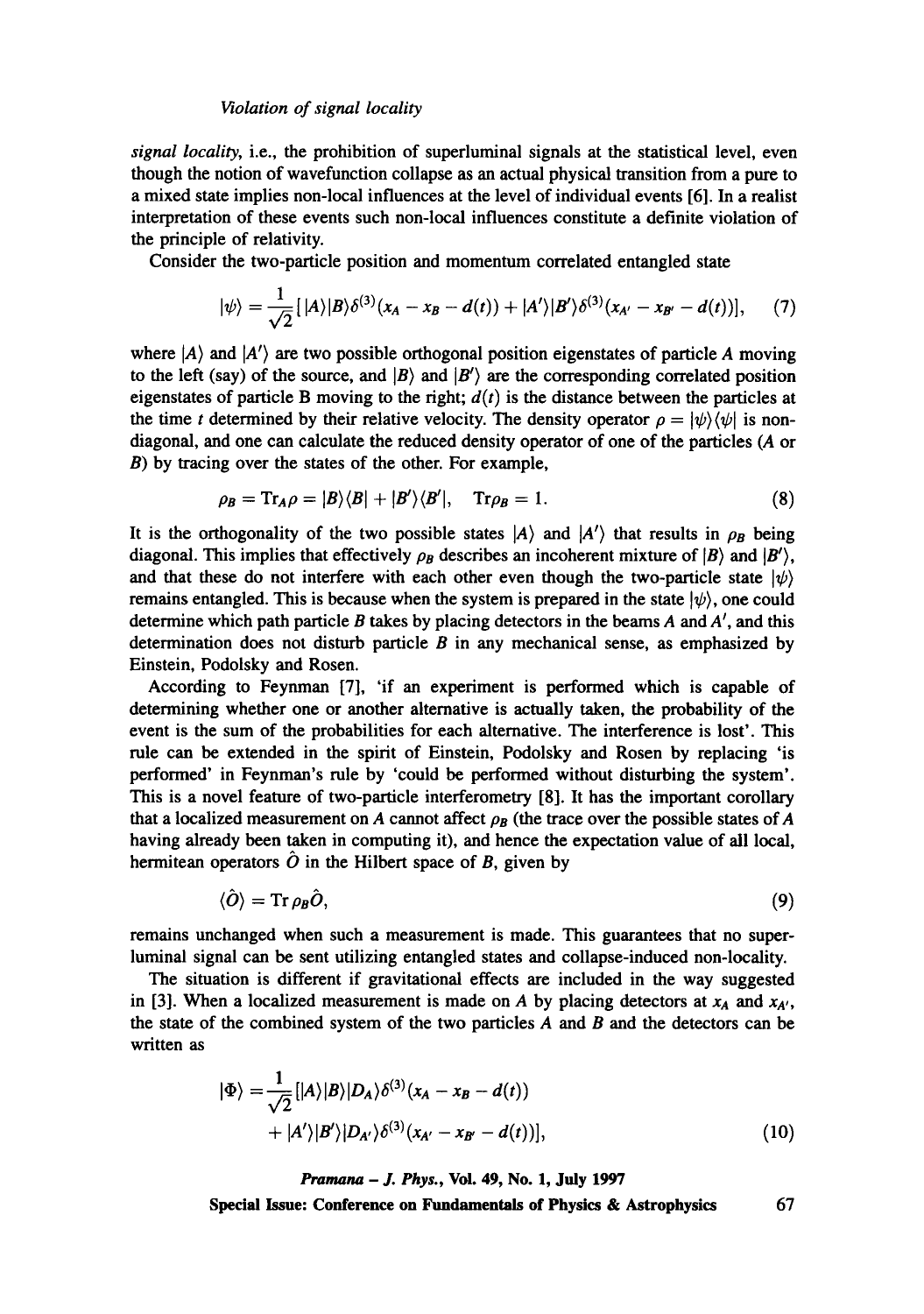# *Partha Ghose*

where  $|D_A\rangle$  and  $|D_{A'}\rangle$  are the states of the two detectors coupled to  $|A\rangle$  at  $x_A$  and  $|A'\rangle$  at  $x_{A'}$ respectively. On completion of the measurement, 'collapse' or state vector reduction occurs, i.e., only one of the two terms in  $(10)$  survives. If it is the first term, the particle B is instantaneously projected to its state  $|B\rangle$  localized at  $x_B$ ; if it is the second term, it is projected to its state  $|B'\rangle$  localized at  $x_{B'}$ . This localization of B is represented by a change of its wavefunction from the entangled  $\psi$  to  $\phi_B(x) = \langle x|B\rangle = \delta^{(3)}(x-x_B)$  or  $\phi_{B}(x) = \langle x|B'\rangle = \delta^{(3)}(x-x_{B'})$ . The local stress-energy-momentum density  $T_{\mu\nu}(x)$  of B (which is not an observable) must therefore change from

$$
\frac{1}{2} \left[ \psi^*(x) \hat{T}_{\mu\nu} \psi_B + \psi^*_{B'}(x) \hat{T}_{\mu\nu} \psi_{B'}(x) \right] \tag{11}
$$

before the measurement to  $\phi_B^* \hat{T}_{\mu\nu} \phi_B(x)$  or  $\phi_{B'}^*(x) \hat{T}_{\mu\nu} \phi_{B'}(x)$  after the measurement, resulting in an instantaneous and non-local change of the metric field around  $x_B$  or  $x_B$  to a Schwarzchild form via eq. (4) [9]. Although such a change may be quantitatively insignificant and for all practical purposes ignored in many cases, in a theory in which the gravitational field is regarded as being fundamentally classical or quasiclassical, it would already imply a *non-local and real factual,* and therefore in principle observable, change at the level of individual events that contradicts relativity theory.

Even in the alternative scenario in which the quasiclassical gravitational field is regarded as an approximation to a fully quantum theory of gravity, this non-local change of metric due to 'collapse' has an unacceptable consequence. 'Collapse' or state vector reduction is a non-causal, non-linear and non-unitary change during which the normal dynamical law of evolution (linear and unitary  $(eq. (5))$  remains suspended. Once it has occurred, normal dynamical evolution resumes but with a difference in the presence of gravity--with the covariant derivatives in eq. (5) changed non-causally by the 'collapse' induced metric change. Consequently, the new states  $|B\rangle$  and  $|B'\rangle$  that are solutions to eq. (5) with the changed metric must be related to the old ones  $|B\rangle$  and  $|B'\rangle$  by a nonunitary operator C, i.e.,  $|B\rangle = C|B\rangle$ ,  $|B'\rangle = C|B'\rangle$  with  $C^{\dagger} \neq C^{-1}$ . I must emphasize that C is *not* to be confused with the projection operator for collapse. Then the new density operator for  $B$  has the property

$$
Tr \rho'_{\mathcal{B}} = Tr(|\mathcal{B}\rangle\langle\mathcal{B}| + |\mathcal{B}'\rangle\langle\mathcal{B}'|)
$$
 (12)

$$
= \operatorname{Tr} \mathcal{C} \rho_B \mathcal{C}^\dagger \neq 1. \tag{13}
$$

Consequently, the expectation values of all observables change, unitarity is violated and superluminal signalling becomes possible. It is clearly only gravity (as formulated in [3]) that is capable of exposing this unacceptable and ugly head of 'collapse'. This inconsistency, if true, can only be removed by changing standard measurement theory to make it consistent with relativistic invariance. Although 'retarded collapse' (the effect of collapse propagating within the light-cone) looks like an attractive possibility in this context, it is incompatible with quantum mechanics because it is equivalent to a local model and therefore compatible with Bell's inequalities which are violated by quantum mechanics.

This violation of signal locality, a fundamental tenet of relativity theory, is a feature of the proposal in [3] that is, however, not shared by the traditional semi-classical approach because of the use of the local expectation value of the stress-energy-momentum tensor in eq. (1), which is an observable and does not change with measurements. But, as Kibble

#### *Pramana - J. Phys.,* Vol. 49, No. 1, July 1997

Special **Issue: Conference on Fundamentals of Physics & Astrophysics** 

68